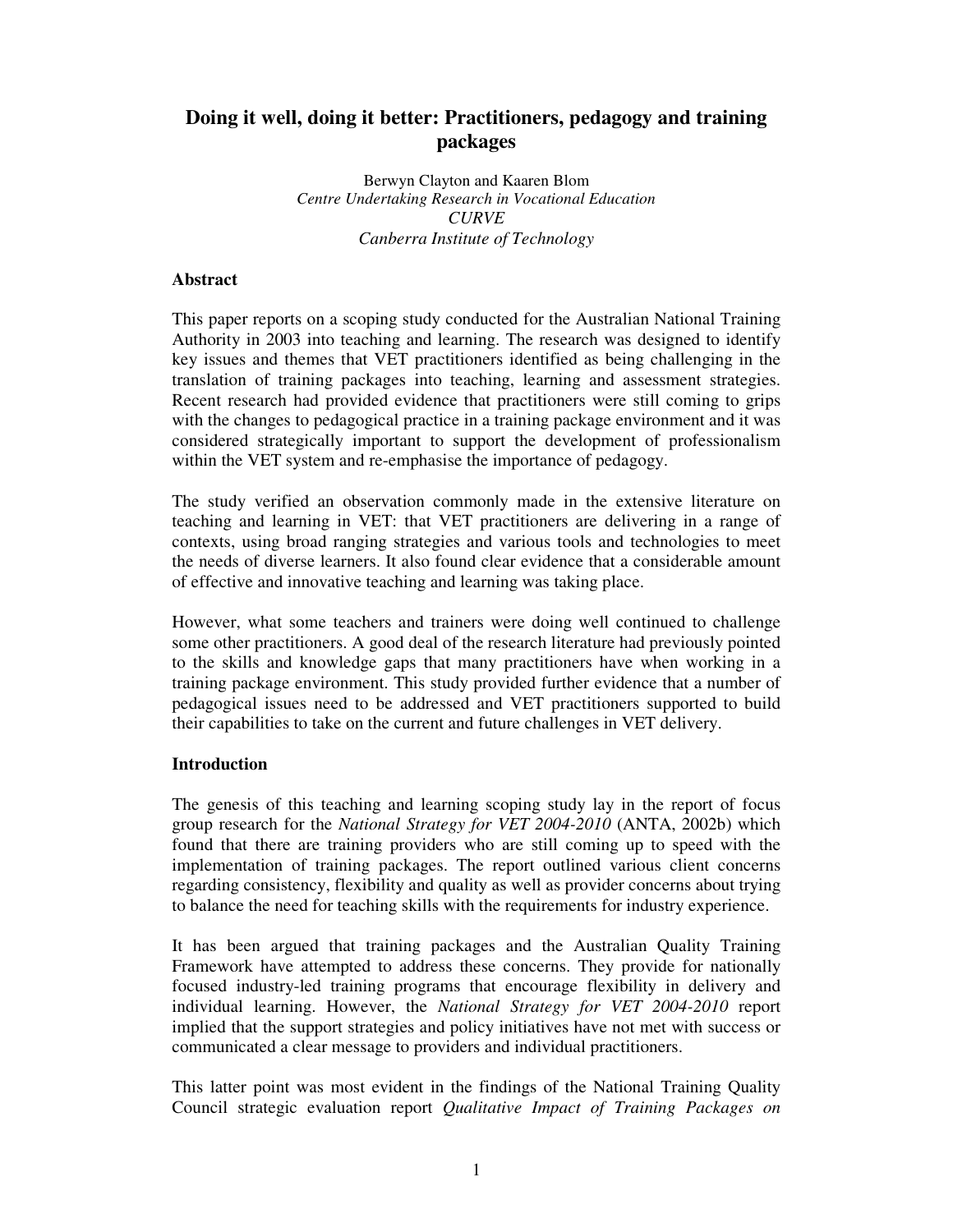*Vocational Education and Training Clients* (Down, 2002). The report presents '…a picture of a system struggling against real impediments to implement change which is only partially understood by probably most practitioners.'(ANTA, 2002c, p.5)

Thus, the brief for this scoping exercise was to identify key issues and themes that vocational education and training (VET) practitioners identify as being challenging in the translation of training packages into teaching, learning and assessment strategies. The focus was on VET pedagogy and the aim of the project was to clarify practitioner concerns in order that they might inform the development of resources to support better practice in the future.

#### **Research strategies and information sources**

The complexity and variety of perspectives that were required to inform this scoping project dictated the application of a multi-method approach. A mix of quantitative and qualitative methods was used, including an environmental scan of recent Australian and overseas literature on teaching and learning in vocational education and training and of resources currently being used to support the delivery of training.

At the same time, semi-structured interviews were conducted with 16 people in the sector acknowledged as having expertise or a strong interest in the initial training of VET practitioners and their ongoing professional development. These informants included chief executive officers and middle managers of registered training organisations, a number of teacher educators, two researchers undertaking parallel projects in innovation in teaching and learning and the project manager responsible for the review of the Training Package for Assessment and Workplace Training.

To identify the issues and concerns of those engaged in the delivery of Training Package qualifications, 14 practitioner focus groups were conducted across Australia, with a total 133 people taking part. A further 365 practitioners completed a questionnaire which was hosted on the Australian National Training Authority's Resource Generator website (www.resourcegenerator.gov.au/survey/). Practitioners were able to respond using either an online, fax-back or email option.

Questionnaire respondents were drawn from 34 public providers and 16 private providers. 15% had less than three years teaching experience in the sector, 39% had been teaching between three and ten years, 34% between eleven and 20 years and 12% had been involved in VET delivery for more than twenty years. 24% of the respondents had the Certificate IV in Assessment and Workplace Training only, while the remainder had graduate and post-graduate qualifications. In total, informants to the study were engaged in the delivery of approximately 60 training packages across the full range of VET qualifications.

# **Findings and discussion**

Considerable insights into teaching and learning in the sector have been provided by recent Australian research on change and its impact upon VET practitioners and practice (Billett et al, 1999; Chappell & Johnston, 2003; Harris et al, forthcoming), innovation in teaching and learning (Mitchell et al, 2003), and VET pedagogy (ANTA, 2002a; Chappell, 2003; Willmott & Barry, 2002). A number of these studies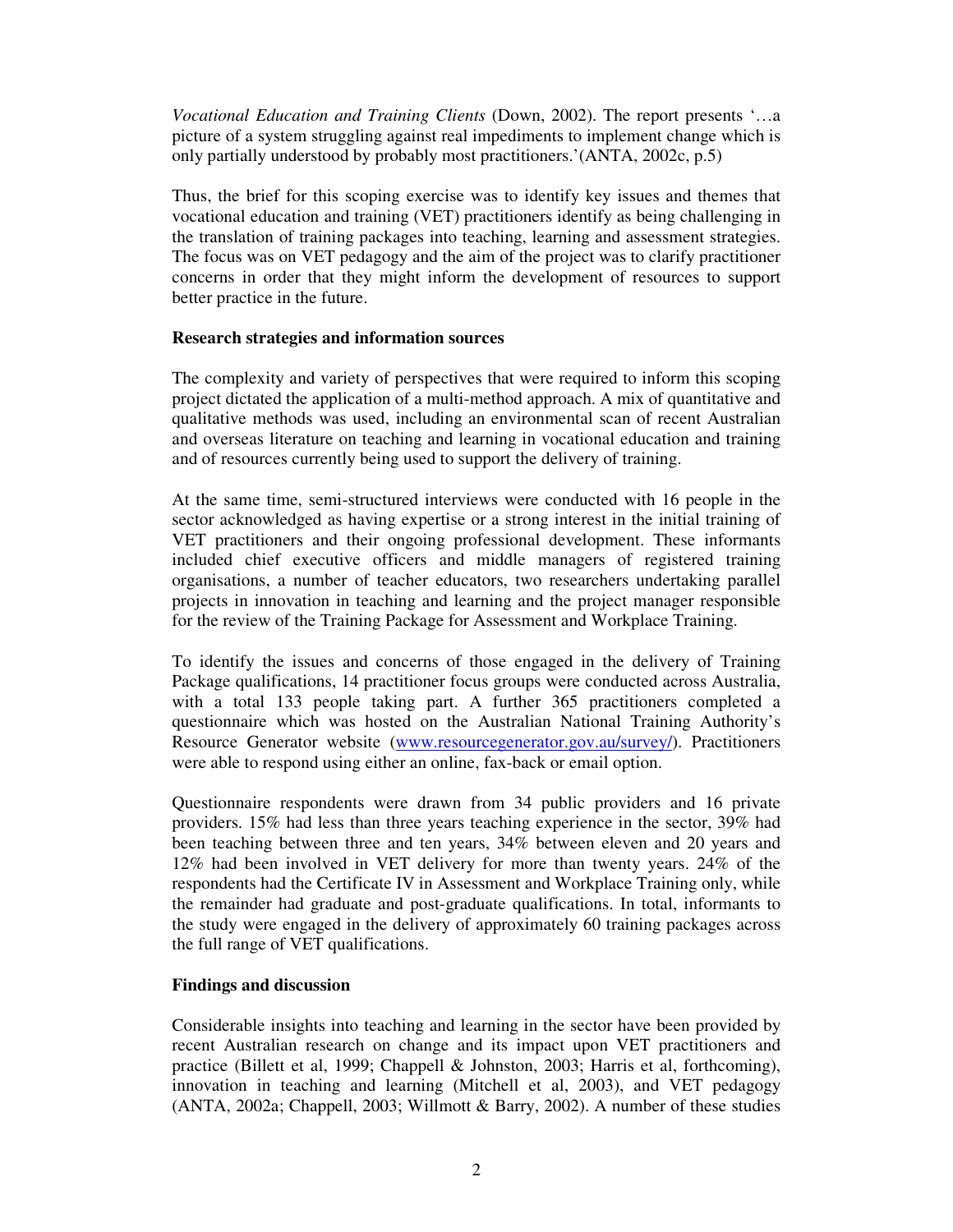identified considerable evidence of practitioners providing highly effective and innovative training in a training package environment.

#### *Doing it well: A focus on individuals and industry*

In describing what practitioners are doing well, a number of the VET experts in this scoping study commented that the most significant development associated with the implementation of training packages was that practitioners are paying more attention to the needs of individual learners and to their preferred styles of learning. Teachers and trainers were seen to be carefully analysing learning needs prior to the commencement of training, and targeting training specifically to meet identified gaps. One outcome of such an approach has been the formation of stronger relationships between practitioners and individual learners.

VET experts also saw practitioners exploring ways in which they can enhance and enrich their teaching by experimenting with a range of resources like audio, video, text-based materials, online, CD, and combinations of these.

Furthermore, they noted that practitioners are linking much more effectively with industry in order to find out what is going on with employment, industry patterns and the use of new technologies in workplaces. By delivering flexibly in real work environments, by actively participating in industry advisory groups and researching workplaces, practitioners are engaging in much deeper networking than just 'staying in contact with industry.' With deeper knowledge, practitioners are much more able to contextualise, customise and cluster training to suit both individual, employer and broader industry needs.

# As noted by one senior manager suggested:

*Practitioners who are meeting the needs of learners are listening to industry generally and they are listening well to individual enterprises where learners are from an enterprise. Teachers are growing in their sophistication in terms of understanding the industries that individuals come from.*

These views were supported by focus group participants who pointed to the increased validity of their teaching when it was learner- centred and industry-focused. They cited the advantages for learners of practitioners contextualising the learning, and taking an integrated approach to the holistic delivery of competencies. Flexibility in approach and delivery was seen to be a necessary part of these strategies, and as one of the major advantages of working with training packages.

# *Doing it well: A focus on teaching and learning strategies*

To determine practitioner views on what they were doing well, they were asked via a questionnaire to rate how effectively they incorporated 20 teaching and learning strategies in their delivery of Training Package qualifications. The list of 20 strategies was collated from an analysis of recent VET literature on pedagogy and the advice of the designated VET experts and the Project Steering Committee supporting the study.

In a self-assessment process, practitioners were asked to use the following scale to evaluate their ability to incorporate each of the strategies in their own delivery: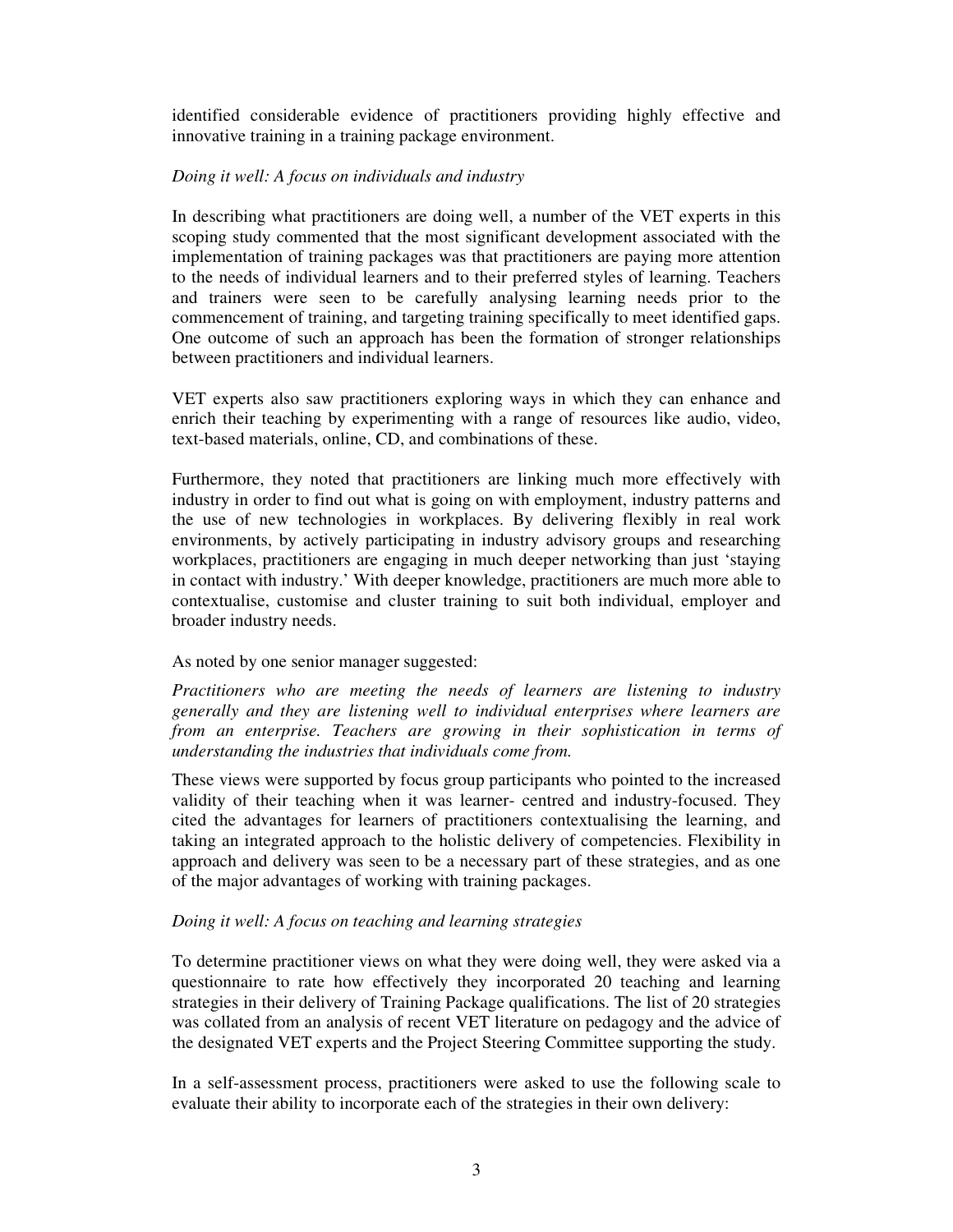- 3 'effectively and confidently',
- 2 'to some extent, but I find the aspect challenging to implement'
- 1 'I do not know enough about this aspect to confidently apply it'
- 0 'not applicable'

Table 1 outlines the responses for the rating 'effectively and confidently' for each of the nominated strategies.

| <b>Teaching and learning strategy</b>                     | No. | ℅    |
|-----------------------------------------------------------|-----|------|
| Adult learning principles                                 | 270 | 74.0 |
| Assessment: strategies, processes, tools                  | 243 | 66.6 |
| Facilitation skills eg. managing group dynamics           | 235 | 64.4 |
| Networking: liaising with colleagues, resource<br>sharing | 232 | 63.6 |
| Implementing continuous improvement                       | 219 | 60.0 |
| Flexible approaches in delivery and assessment            | 213 | 58.4 |
| Evaluating training                                       | 211 | 57.8 |
| Learning styles of different learners                     | 207 | 56.7 |
| Integrating learning and assessment                       | 206 | 56.4 |
| Interpreting competency standards                         | 205 | 56.2 |
| Incorporating Key Competencies in delivery                | 189 | 51.8 |
| Customising learning for different training<br>contexts   | 179 | 49.0 |
| Collaborating with industry                               | 179 | 49.0 |
| Implementing innovative approaches                        | 173 | 47.4 |
| Using problem-based learning approaches                   | 173 | 47.4 |
| Mentoring peers                                           | 158 | 43.3 |
| Language and literacy                                     | 150 | 41.1 |
| Cultural diversity in training                            | 143 | 39.2 |
| Enhancing learner autonomy: negotiated<br>learning, etc   | 129 | 35.3 |
| Team teaching                                             | 126 | 34.5 |

**Table 1 Rating 3: Performed Effectively and Confidently (n = 365)**

An examination of the data revealed only minor variations in the ratings given by the 87 respondents with the Certificate IV in Assessment and Workplace Training only, the responses of the 56 respondents with less than 3 years VET teaching experience and all other respondents.

In summary, focus group participants and questionnaire respondents, like VET experts, were all able to identify aspects of their VET teaching and learning that people are doing well. These practitioners confirmed that they are focusing on the needs of learners as well the needs of employers and industry. They acknowledged the possibilities of flexibility that training packages offer. They are also using innovative approaches in the delivery of training package qualifications.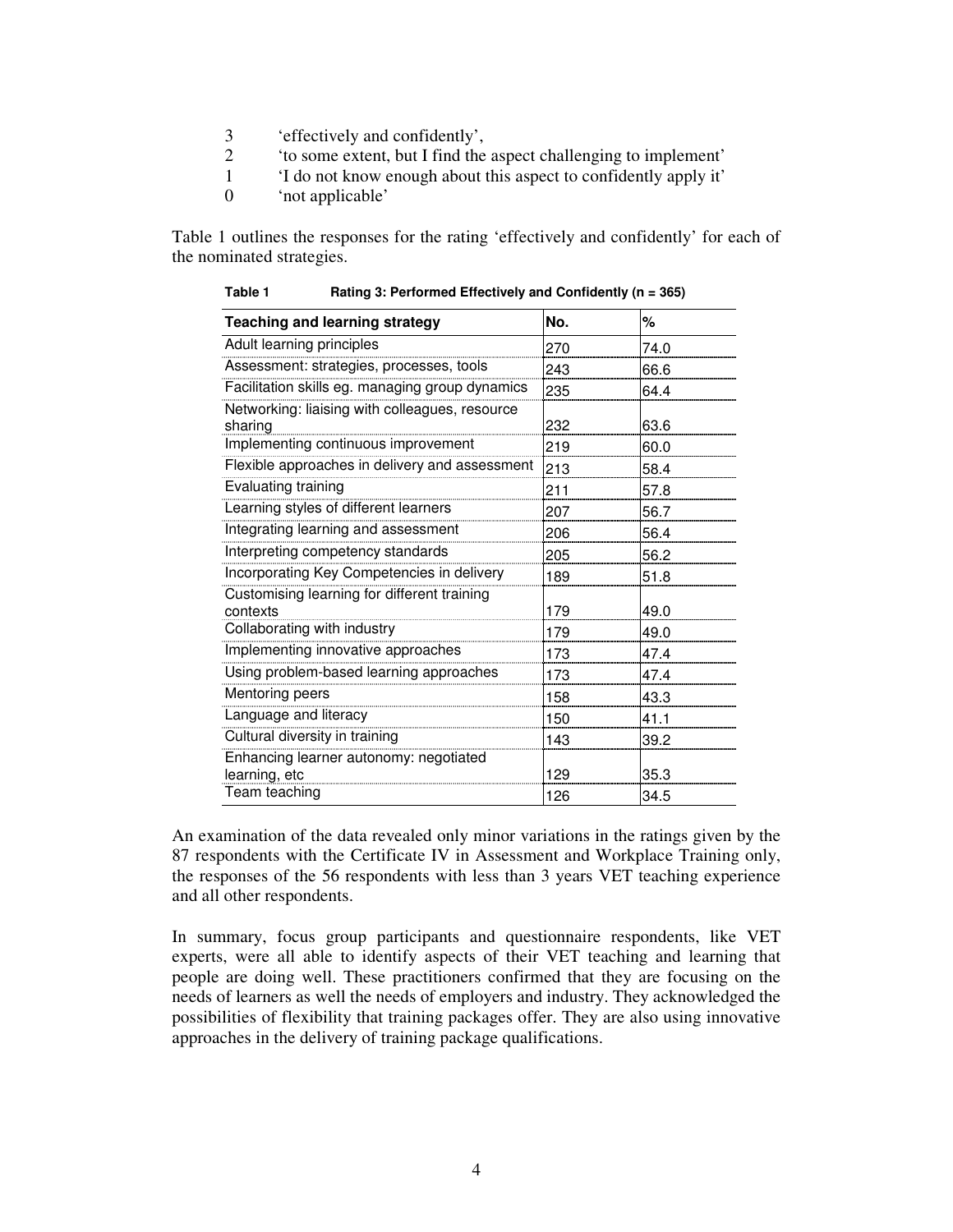#### *Doing it better*

What some teachers and trainers are doing well, however, continues to challenge many other practitioners. Research undertaken for the review of the Training Package for Assessment and Workplace Training (NAWT, 2001) and the work undertaken by Down (2002) have highlighted some of the issues and skills gaps associated with the early implementation of training packages. In particular, translating competency standards into learning experiences, meeting the needs of diverse groups of learners and relationships with industry and peers have been identified as critical but also problematic.

This scoping study provided further evidence that a number of pedagogical issues need to be addressed and VET practitioners supported to build their capabilities to take on the current and future challenges in VET delivery. More importantly, there was a remarkable degree of consistency in the observations of the VET experts, focus group participants and questionnaire respondents about what is important and what is needed to enhance VET teaching and learning.

VET experts were asked to identify the major issues that practitioners face in meeting the needs of their learners, and those things that practitioners find most challenging in teaching in a training package environment. Their responses can be categorised as dealing with: the specific delivery requirements of training packages; work-based training; assessment; and teaching skills in general.

The experts considered that many teachers and trainers had difficulty in interpreting training packages and translating them into teaching and learning strategies, while some also had difficulty in structuring, focusing and systematically addressing underpinning knowledge and higher order cognitive skills. Further, they claimed, the requirement to determine learners' needs and then to vary the approach to suit the learner and the context requires a lot more knowledge of the learning process and the learning context than many practitioners actually possess.

More generally, VET experts identified generic teaching skills as posing challenges to many teachers and trainers. These skills might comprise: understanding and being able to accommodate different learning styles; using simulations; meeting the diverse needs and experiences of a range of students with different attitudes and attributes; helping learners meet their long term training goals; engaging all learners more in the learning process; and addressing literacy, numeracy and motivation issues, regardless of the prior knowledge of learners.

When asked which issues they find most challenging in teaching in a training package environment, the practitioners in focus groups spoke of the difficulties that they and their peers had had in adapting to the changed teaching paradigm which training packages had brought about. They identified an ongoing need for help in understanding training packages. For example, one informants commented 'Teachers need assistance with unpacking /understanding training packages and to realise that they are not a curriculum'.

In a number of focus groups, participants identified certain systemic mismatches that they felt created challenges: including having to manage competency-based training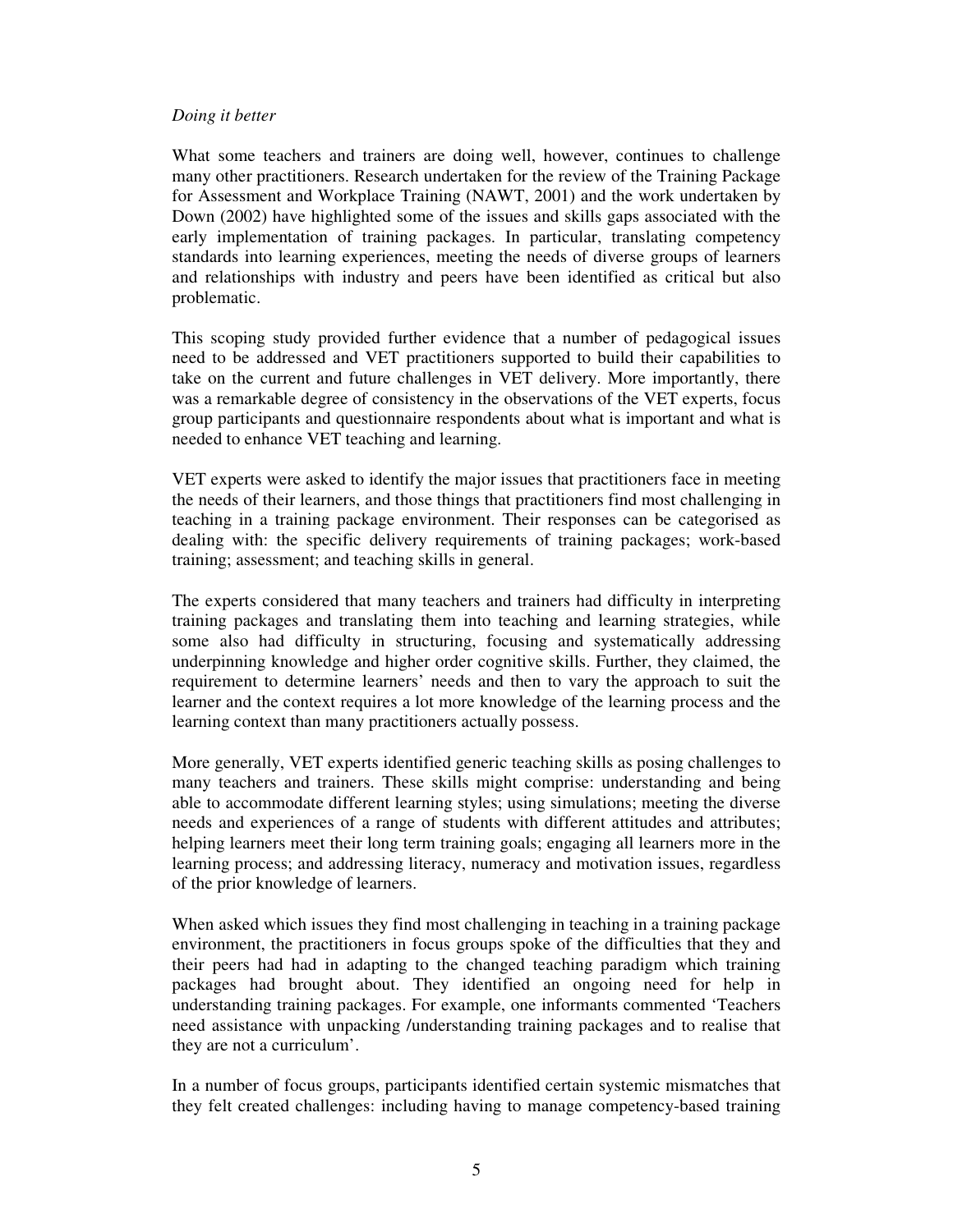in a 'time-based regime', and that training packages assume a workplace or industry context while many learners do not have a workplace.

For some focus group participants, the demands of the AQTF were seen as conflicting with, rather than supportive of, good teaching practice. For others, requirements to conduct more rigorous assessment, to customise training, to have simulated workplaces, to assess on the job, to help learners be more pro-active, to meet the needs of self-paced learners (often within continuous intakes), having to 'sell' training packages to industry, and to adapt existing resources to meet current needs were the everyday challenges for practitioners.

Moreover, in a working environment that was generally acknowledged to be enormously demanding on teachers' and trainers' time, a further challenge was the maintenance of practitioners' self-confidence and self-esteem.

As previously discussed, respondents to the questionnaire were asked to rate their performance against the 20 designated teaching and learning strategies. By responding with a rating of 2, the practitioners were indicating that they incorporated these strategies into their own teaching to some extent, but that they did find the aspect challenging to implement. Table 2 sets out the top ten strategies receiving a rating of 2 by respondents.

| <b>Teaching and learning strategy</b>       | No. | %    |
|---------------------------------------------|-----|------|
| Enhancing learner autonomy: negotiated      |     |      |
| learning, collaborative assessment          | 182 | 49.9 |
| Cultural diversity in training              | 172 | 47.1 |
| Language and literacy                       | 166 | 45.5 |
| Implementing innovative approaches          | 159 | 43.6 |
| Customising learning for different training |     |      |
| contexts                                    | 154 | 42 2 |
| Using problem-based learning approaches     | 151 | 414  |
| Mentoring peers                             | 145 | 39.7 |
| Interpreting competency standards           | 142 | 38.9 |
| Integrating learning and assessment         | 141 | 38.6 |
| Learning styles of different learners       | 139 | 38.1 |

**Table 2: Performed to some extent, but aspect challenging to implement (n = 365)**

By responding with a rating of 1, questionnaire respondents were indicating that they did not know enough about the particular teaching or learning strategy to confidently apply it in their day-to-day delivery. The 10 strategies that received the highest number of ratings of 1 are outlined in Table 3 overleaf.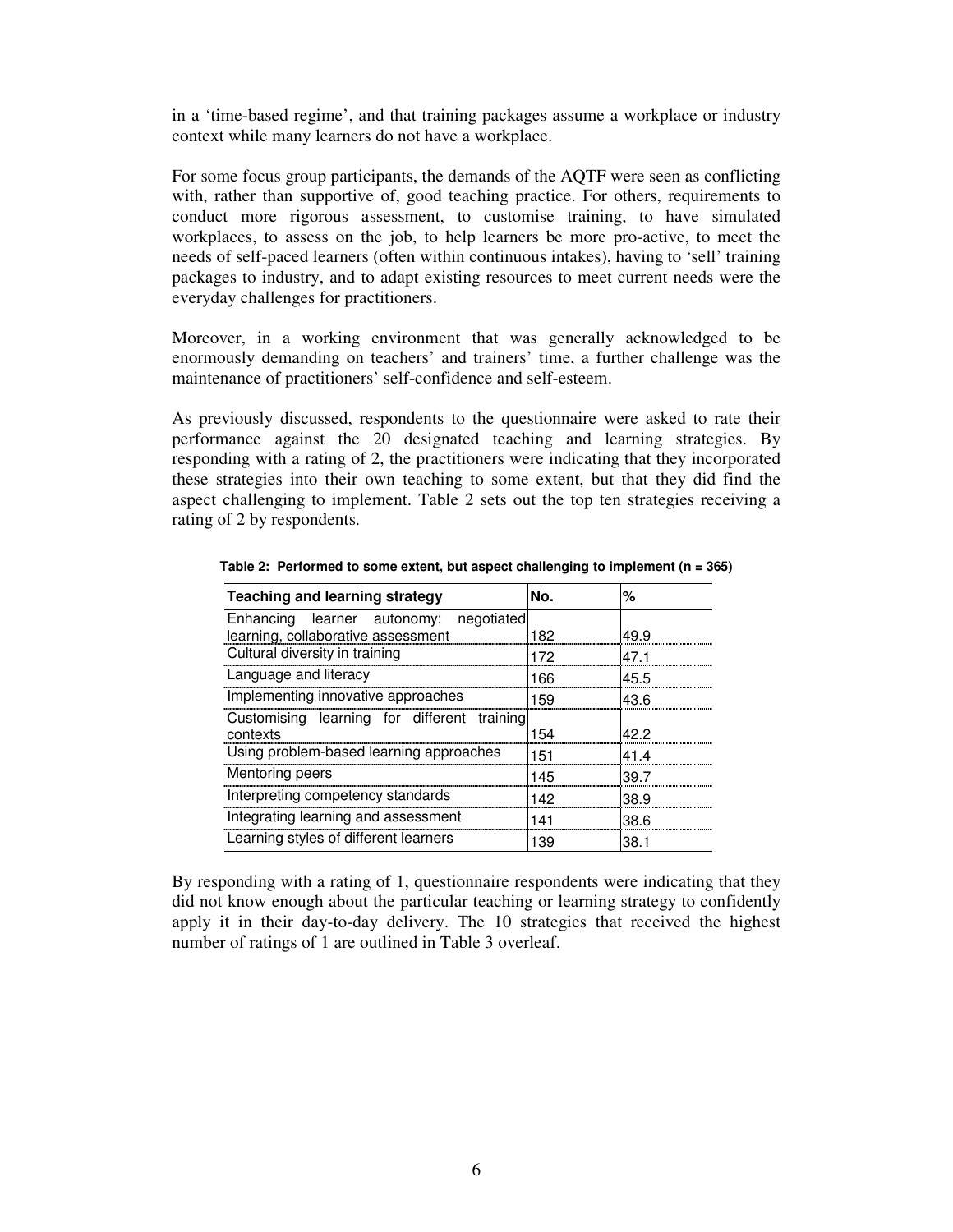| <b>Teaching and learning strategy</b>                   | No. | %    |
|---------------------------------------------------------|-----|------|
| Enhancing learner autonomy: negotiated                  |     |      |
| learning, collaborative assessment                      | 48  | 13.2 |
| Collaborating with industry                             | 45  | 12.3 |
| Cultural diversity in training                          | 43  | 11.8 |
| Team teaching                                           | 40  | 11 N |
| Language and literacy                                   | 39  | 10 7 |
| Incorporating Key Competencies in delivery              | 38  | 10 4 |
| Using problem-based learning approaches                 | 34  | 9.3  |
| Implementing innovative approaches                      | 29  | 79   |
| Mentoring peers                                         | 28  |      |
| Customising learning for different training<br>contexts | 24  | 6.6  |

**Table 3: Rating 1: Do not know enough about this aspect to confidently apply it (n = 365)**

Combining all responses rated 2 (*to some extent, but I find the aspect challenging to implement*) and 1 (*I do not know enough about this aspect to confidently apply it)*, the data give a clear indication of the areas of teaching and learning where practitioners consider they have knowledge and skill deficits. Regardless of their years of teaching or their qualifications, more than fifty percent of respondents to the questionnaire assessed themselves as not having sufficient knowledge or confidence to incorporate the following strategies into their day-to-day delivery:

- Enhancing learner autonomy: negotiated learning, collaborative assessment  $(63.1\%)$
- Cultural diversity in training (58.9%)
- Language and literacy (56.2%)
- Implementing innovative approaches  $(51.5\%)$
- Using problem-based learning approaches (50.7%)

Given the complex nature of VET learning environments and the diversity of VET clients, it is evident from findings that skills development and resource support are vital issues for practitioners, training providers and the national VET system.

# **Conclusions**

The informants to this study, who were drawn from a full range of VET teaching and learning environments, described a sector in which a considerable amount of effective and innovative teaching and learning is taking place. They were able to articulate examples of good practice and the opportunities afforded by working with training packages. The examples of effective teaching and learning provided can be characterised as having distinct, interlinking features – they are learner-centred, workplace relevant, flexible and innovative.

However, for many practitioners aspects of training packages delivery remain a challenge. Translating competency standards into learning experiences, meeting the needs of diverse groups of learners and relationships with industry and peers have been identified as critical but also problematic. This scoping study provides further evidence that a number of pedagogical issues need to be addressed and VET